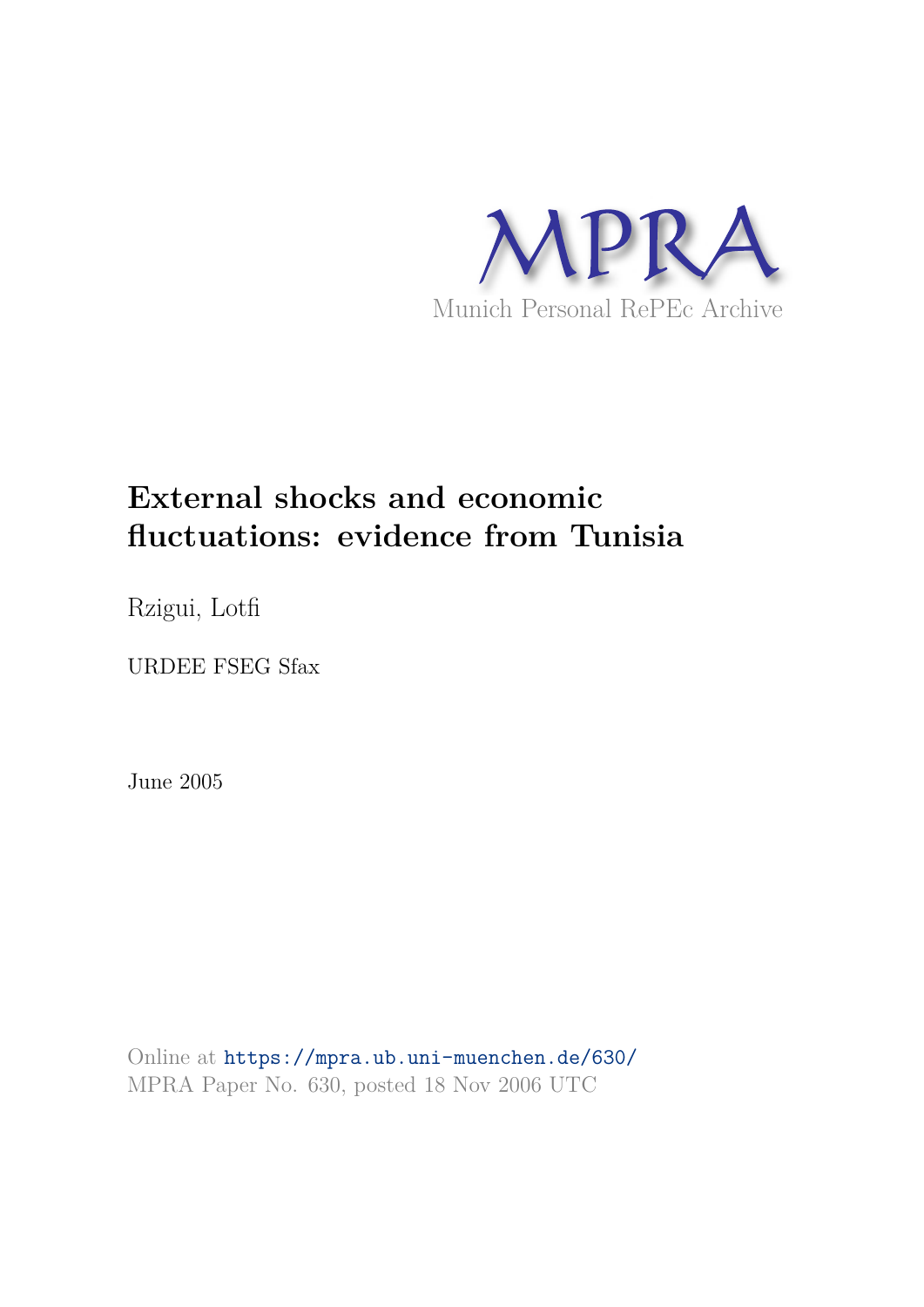# **External shocks and economic fluctuations: evidence from Tunisia**

### **Lotfi RZIGUI \* (URDEE)**

Draft: June 2005

#### **Abstract**

In this paper, we investigate the role of openness and external shock transmission affecting Tunisian economy. The paper proposes a new econometric methodology of fluctuations analysis in the objective to evaluate the effect of external shock based on trade on the dynamics of the GDP. The estimated common trend model reveals the role of external shock as well as technological shock in variation of economic activity. Our results are added to criticisms addressed to RBC model of first generation and show the role of external shock, ignored a long time in the business cycle literature.

**Key words**: External shocks, technological shocks, common trend representation, variances decomposition.

**JEL classification:** C32; E32; F41

#### **I. Introduction**

 $\overline{a}$ 

Since the seminal papers by Kydland and Prescott (1982), Long and Plosser (1983) and King Plosser and Rebelo (1988), stochastic neoclassical models have been used to study source of economic fluctuations in closed economy. The well-known shortcoming of these calibrated models is to confront simulation with the data. There are many criticisms associated to this procedure concerning the validation methods, inability to reproduce labor market futures and the identification of the source of economic fluctuation.

<sup>\*</sup> URDEE Faculté des Sciences économique et de Gestion de Sfax route de l'aéodrome km 4 Sfax 3029, Tunisie. rzigui\_lotfi@yahoo.fr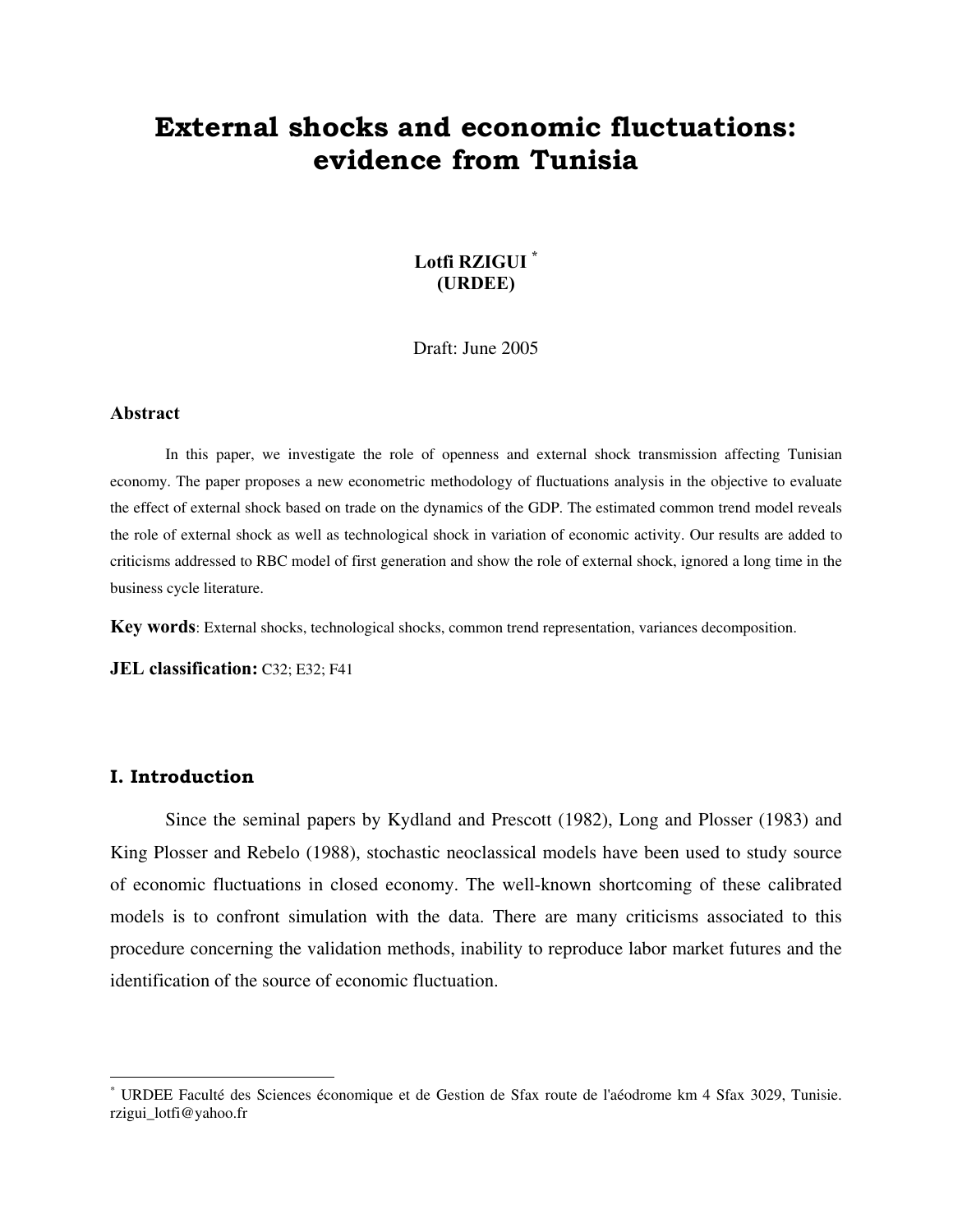The world economy has become increasingly integrated in recent years, characterized by a rapid increase of trade and higher openness degrees. Extensions in business cycle theory to account international co-movement and external shock propagation come from Backus et al (1992) and Zimmermann (1994, 1995). IRBC model analyze the role of international trade in the transmission of business cycle across countries. Many empirical literatures on international transmission exist. One stand of studies use Vector autoregression (VAR) and structural VAR to analyze impulse and propagation mechanisms, other approach use stationarity and cointegration tests to study short and long run dynamics.

In this paper, we attempt to investigate the role of openness and external shock transmission affecting Tunisian economy through a new empirical approach suggested by Warne (1993) characteristic of economic fluctuation analysis. Tunisia, as an open economy, has to profit from opportunities of its trade and international liberalization process. However, trade and liberalization may contribute to international transmission of external shocks. Section II reviews Tunisian trade liberalization; section III discusses recent empirical framework of shocks propagations; section IV summarizes empirical estimation and results and section V concludes.

## **II. Trade liberalization process**

International liberalization policies in Tunisia generally started at the second half of the 1980's and they are perused as part of broader structural adjustment programs that included trade and exchange rate policies. The aim of these policies is integration into the world market.

#### **1. Trade liberalization**

The political change in November 1987 allowed Tunisian authorities to accept conditions imposed by the World Bank on exchange and trade liberalization. The SAP period (1987-1994) of trade liberalization was characterized by a lower protection of the economy. General agreement in term of trade adhesion in 1989, Uruguay round agreement signature and participation in 1993 and adhesion to the world trade organization in 1994 are the principal measures taken to liberalize trade.

Since 1995, trade liberalization has been dominated by the free trade agreement with the European Union. The agreement suggests removing tariffs on industrial imports from Europe over a 13 years period started in 1996. These events influence degree of openness of Tunisian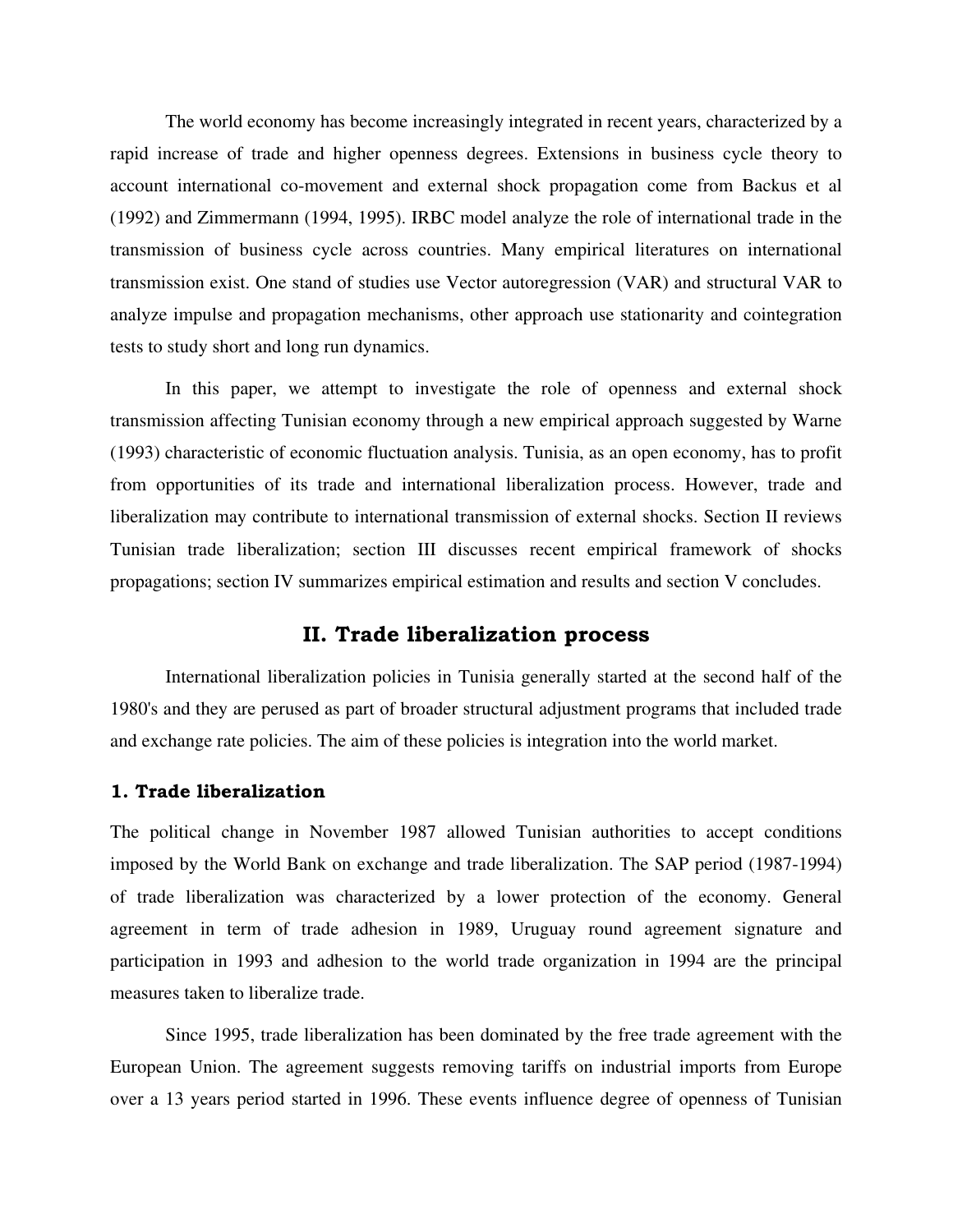economy, measured through current transaction to GDP. The computed ratio (see figure1) reveals increases in the integration of Tunisian economy into the world economy. Indeed, the ratio, interpreted as integration indicator, was climbed from 69.79% in 1961 to 97.83% in 2001.



 **Graph 1: Tunisia openness degree** 

#### **2. Exchange rate policy**

Tunisia, like many countries in the region, pursued a stabilization policy and exchange rate policy until the second half of 1980s. The aim of these policies is to attract foreign direct investment and total convertibility of Tunisian Dinar forecasted in 2010. In 1970s, Tunisian dinar was related to the FF and it was unstable. In the first of the 1980s, the dinar was linked to the German mark; US dollar was added to the FF and the DM in a new basket. In the second half of 1980s, four other currencies were added to the basket and the weights were revised to stabilize exchange rate.

Due to international liberalization process, Tunisian economy is assumed to be affected by external shocks at the level of trade, and exchange rate. The considered economy has been also affected by the value of foreign currencies, especially the European currencies. We note that contagion effects on the Tunisian economy are limited because financial markets are less open to international exchange.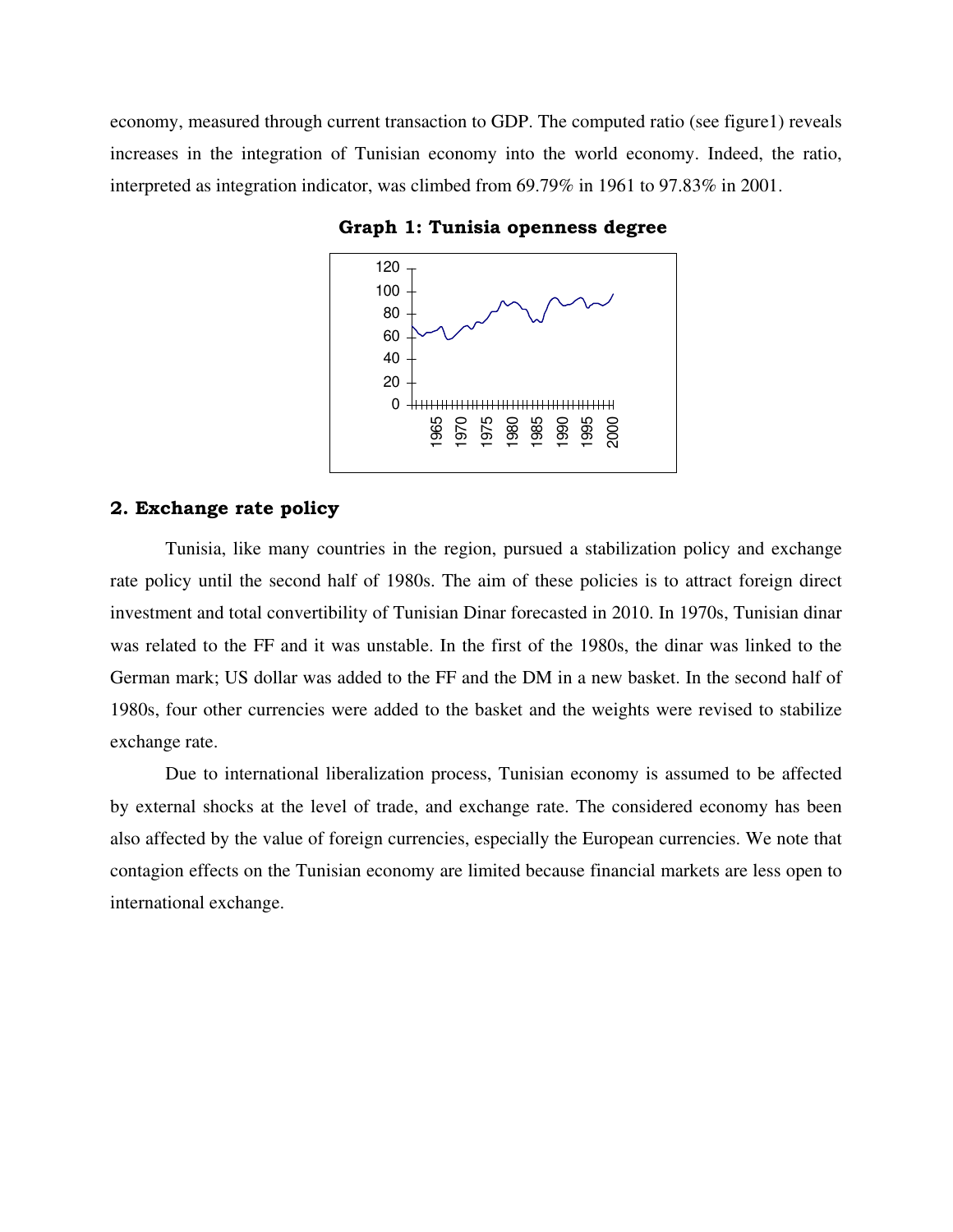# **III. Empirical fluctuation analysis: common trend model**

#### **1. Theoretical model**

 Analysis of sources of fluctuation and impulses mechanisms has been well researched in the business cycle literature. This theory assumes that economic fluctuations are determined by supply shocks, especially productivity and technological shocks. Inability of the canonical model of business cycle to reproduce some features in labor market is the well-known shortcoming of these models. Recent studies by Hairault (1999), Collard (1999) and Benassy (1995) have attempted to introduce monetary and demand shocks in the canonic RBC model. Other studies introduce external shocks to analyze international transmission of business cycle<sup>1</sup>.

 In a world characterized by free trade, it is important to take external shocks into account to analyze business cycle. The notion that external shocks may affect business cycle fluctuations has been researched in international business cycle literature. IRBC models by Bakus, Kehoe and Kydland (1992, 1994) and Zimmermann (1995) extend the canonical RBC model from single closed to many open economies. The starting point is that foreign technological shocks may affect domestic real activity. The shortcoming of these studies is that they do not reproduce some characteristic features. Indeed, it is important to introduce others kinds of external shocks.

 Zimmermann (1996) develops an IRBC model who takes into account external shocks. The prediction of these models can reproduce many stylized facts. Cunat and Maffezzoli (2004) introduce comparative advantage into an international real business cycle model and study the international transmission of country specific productivity shocks through trade in good. These models give an important role to external shocks transmissions in business cycle analysis on the theoretical as well as empirical levels.

 Several works studies the role of external shocks using calibrated models of international business cycle for industrialized countries. In the Tunisian case, this technique is difficult to be used due to unavailability of statistical data on specific micro and macro variables to calibrate and simulate RBC models. As in previous empirical studies we will use an alternative approach to analyze the role of external shocks in Tunisian real activity dynamics: the common trend representation, variance decomposition and impulse response functions.

 1 These include studies by Ahmed et al (1993), Hairault (2002), Jacobson et al (2002), Filosa (2004)…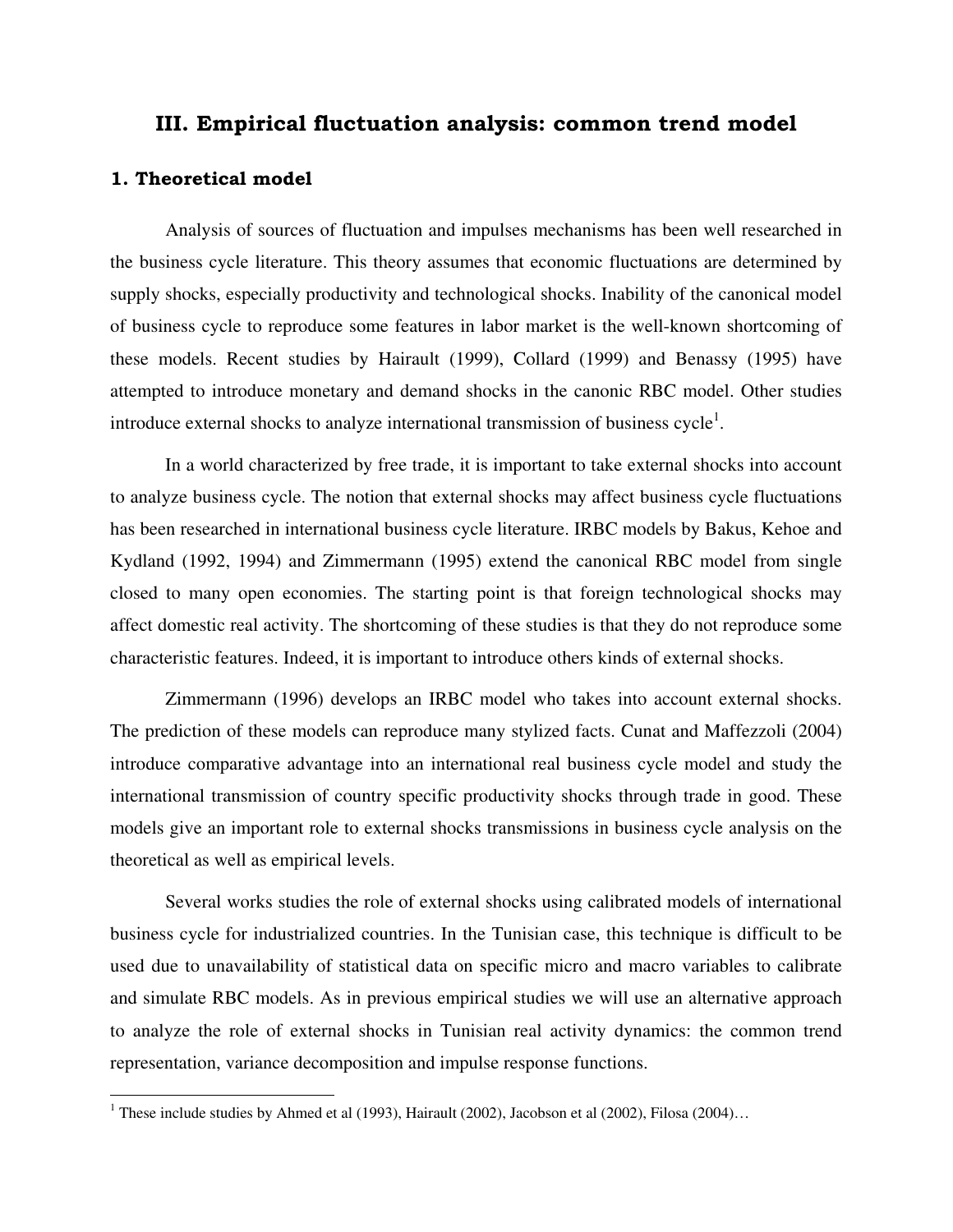#### **2. Common trend representation**

To account various shocks transmission and to quantify their effect on economic activity we need to consider appropriate framework. Several studies exist since Sims (1980): the VAR methodology, considered as the most appropriate to analyze fluctuations, can work only with a limited number of variables<sup>2</sup>. The standard structural VAR method was criticized by Chari, Kehoe and McGrattan (2005); indeed, SVAR can't account the long and the short run impact on real activity dynamics. In the present paper, we use a common trend model as appropriate to analyze economic fluctuation<sup>3</sup>. This representation, started by King et al  $(1987)$ , can account both short and long run dynamics and can distinguish permanent and transitory component of variables.

Consider  $X_t$  a  $N \times 1$  vector containing the variables of interest all integrated [I (1)] and cointegrated (1, 1) [as suggested by King et al (1987) and Warne (1993)].  $\beta$  is  $(N \times r)$  matrix of cointegrating vectors such that  $\beta' X_t$  are stationary linear combinations and  $\alpha$  is  $(N \times r)$  loading matrix. Following cointegrated VAR representation for  $X_t$ :

$$
\Delta X_t = A(L)\Delta X_{t-1} + \alpha \beta' X_{t-1} + \varepsilon_t \tag{1}
$$

Where A (*L*) is a polynomial in the lag operator and  $\varepsilon_t$  is vector of white noise of mean zero. Using Wold representation for  $X_t$ , (1) can be written as follow:

$$
\Delta X_t = C(L)\varepsilon_t \tag{2}
$$

Where  $C(L) = I_N + \sum_{i} C_i L^j$  with *j*  $C(L) = I_N + \sum C_j L$ ∞ =  $=$   $I_N$  + 1  $(L) = I_N + \sum C_j L^j$  with  $\sum j |C_j| < \infty$ ∞ *j*=0  $j | C_j$ 

From Wold representation in (2) we can follow expression of levels of the variables:

$$
X_t = X_0 + C(1) \sum_{j=0}^{t-1} \varepsilon_{t-j} + \tilde{C}(L)\varepsilon_t
$$
\n(3)

Where *L*  $C(L) - C$  $C(L)$ − − = 1  $(L) - C(1)$  $\widetilde{C}(L) = \frac{C(L) - C(1)}{1 - L}$ ,  $X_0$  is the initial observation and C(1) captures the long run effect

of  $\varepsilon_t$  on  $X_t$ .

<sup>&</sup>lt;sup>2</sup> According to Zikky and Mansouri (2003), VAR model generally can work with a maximum of five variables.<br><sup>3</sup> Common trend representation, as called by Warne (1993), is interpreted as characteristic to economic fluctuati analysis.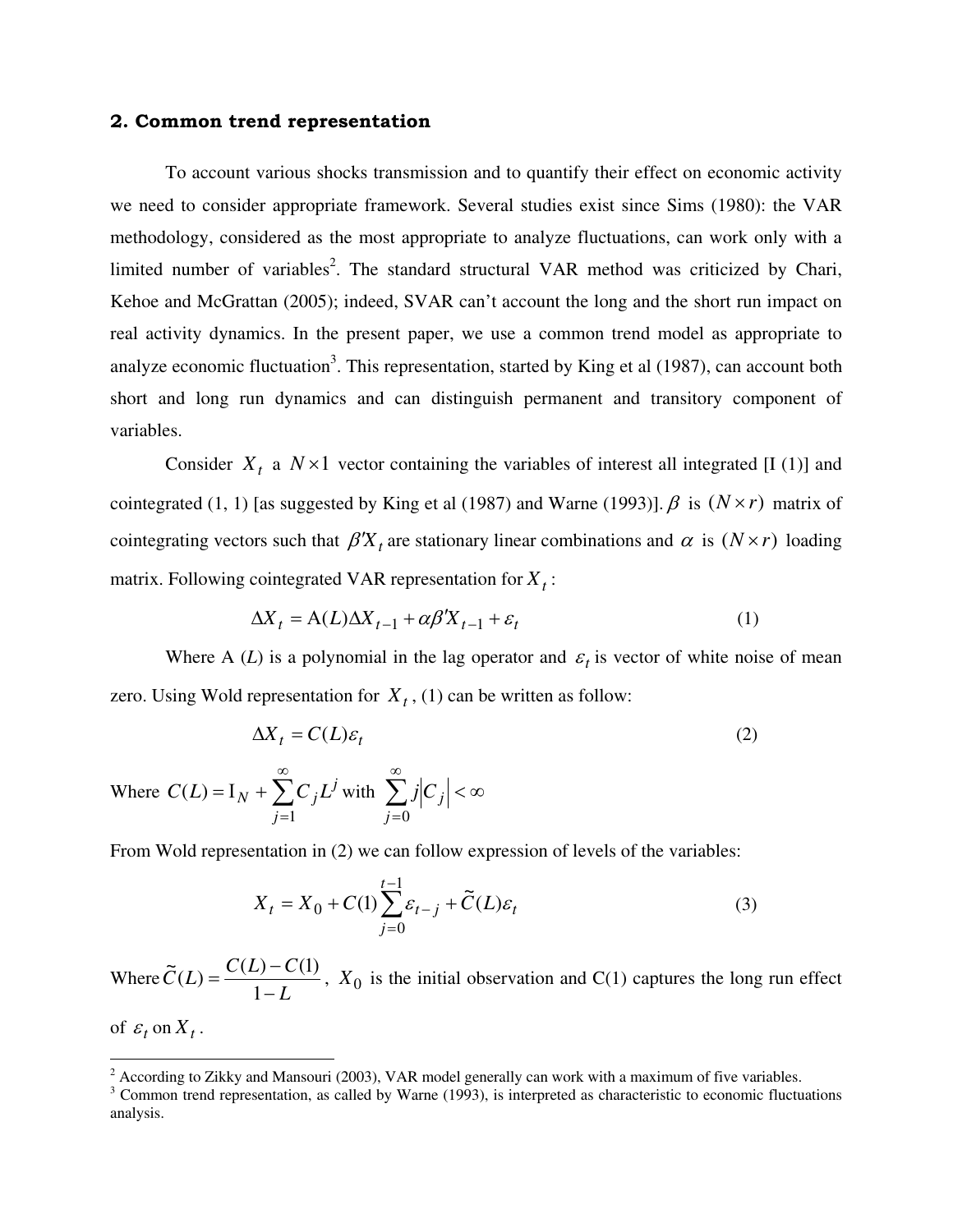Equation (3) is the multivariate version of Bevriedge-Nelson decomposition. King et al (1987, 1991) and Warne derived this representation to obtain the called "Common Trend representation"<sup>4</sup>:

$$
X_{t} = X_{0} + A\tau_{t} + \tilde{C}(L)\varepsilon_{t}
$$
  
\n
$$
\tau_{t} = \mu + \tau_{t-1} + \varphi_{t}
$$
\n(4)

To identify common trend model, we need to estimate the matrix *A*. Indeed, King et al (1991) and Warne (1993) note that matrix *A* estimation require some theoretical restrictions on the long run matrix  $AO^5$ .

#### **3. Data and shocks specification**

 We use two blocks of variables: domestic and external variables. Concerning domestic variables, we select real GDP and GDP deflator. GDP is used to measure real activity and GDP deflator is used to capture policies shocks, especially monetary policy. About variables that should measure openness degree, we select openness ratio measured as a ratio of current transaction to GDP. All data are provided from world development indicator 2003 and cover the period  $(1961-2001)^6$ . In definitive, the CT model to be estimated includes the following variables: real GDP (*y*), GDP deflator (*p*) and openness ratio (*ouv*).

 The fundamentals of Warne algorithm is stationarity and cointegration tests. Standard ADF unit root test show that all variables are treated as an integrated process. The cointegration analysis has been carried out using Johansen likelihood test. Three lags of each variable are included on the basic of diagnostic tests show that residual are serially uncorrelated. Table 1 below synthesizes Johansen test and suggests the existence of one cointgrating vector at 1% and 5% level of significance.

 4 Warne (1993) make algorithm to estimate the called representation and give a Gauss code to estimate CT model.

<sup>&</sup>lt;sup>5</sup> King et al (1991) identify the long run matrix as:  $A = A_0 \Pi$ , where  $A_0$  is  $(N \times k)$  matrix and  $\Pi$  is

 $(k \times k)$  matrix. We impose restrictions on  $A_0$  matrix

<sup>&</sup>lt;sup>6</sup> Data are annual in million US dollar at price 1995 and expressed in natural logarithm.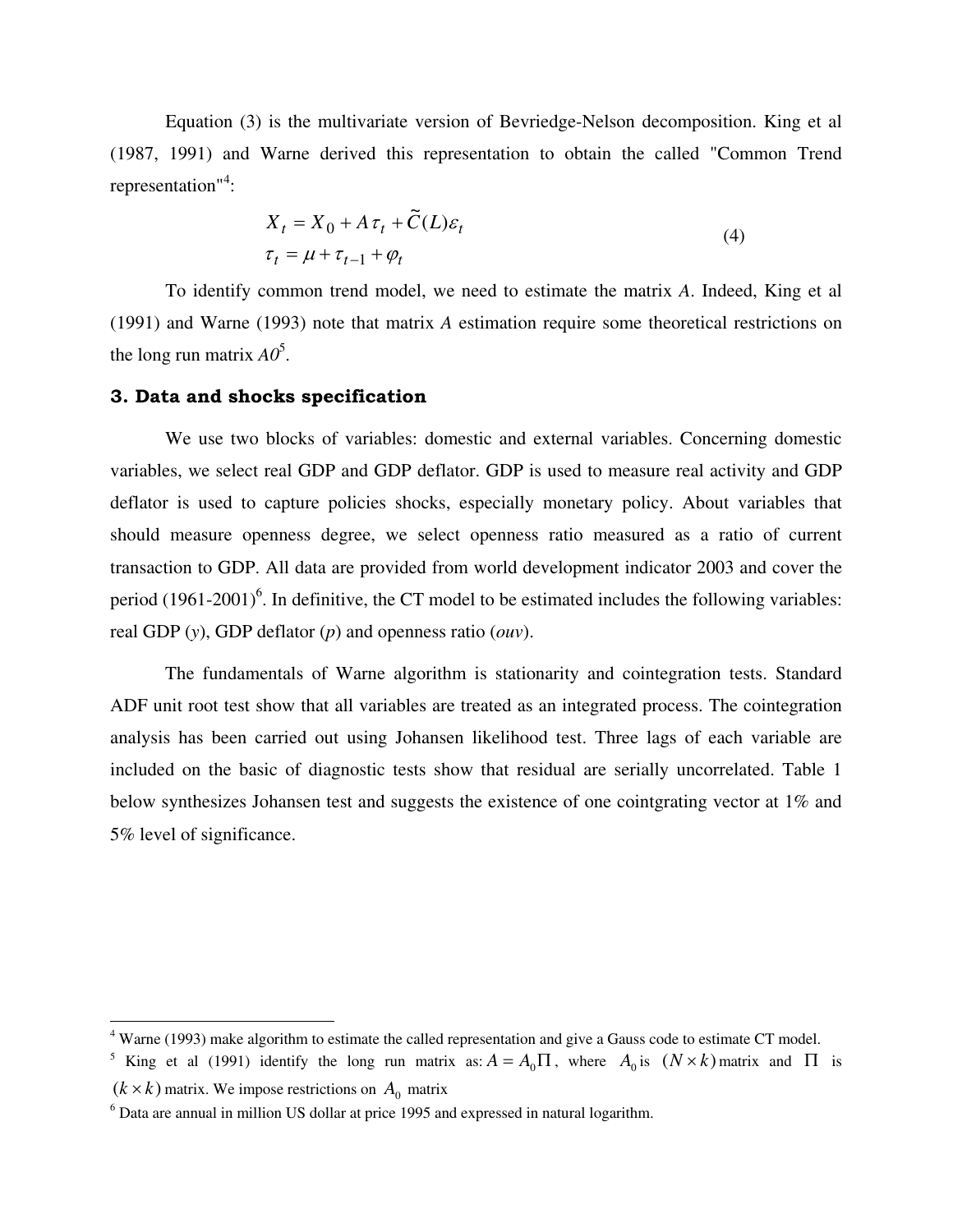| $H_{\scriptscriptstyle{0}}$ | Eigen<br>value | <i>Trace statistics</i> | <i><b>Critical</b></i><br>value at<br>5% |
|-----------------------------|----------------|-------------------------|------------------------------------------|
| $r = 0$                     | 0.438997       | 30.87574                | 24.31                                    |
| r < 1                       | 0.176557       | 8.910628                | 12.53                                    |
| r <sub>2</sub>              | 0.039431       | 1.528734                | 3.84                                     |

*Table 1: Johansen cointegration test* 

In the CT frame work as outlined by King et al (1987-1991) and Warne (1993), the existence of one cointegrating vector among three variables implies the presence of two permanent shocks affecting some of variables interpreted as supply shock and external shock we specify supply shocks (productivity shocks) as having an effect on domestic variables and don't affect external variable. By contrast, external shock is assumed to affect domestic and external variables. These assumptions are made to account the fact that Tunisian economy is a small open economy. A transitory shock is specified as policy shock.

## **IV. Empirical results and variance decomposition**

#### **1. Empirical results**

 CT estimation necessitates restrictions on long run matrix A0, some of these restrictions are cointegration restrictions. Other restrictions are imposed according to economic theory. In our case we assume that restrictions are imposed to reflect the fact that Tunisia is a small open economy. These assumptions imply  $a^4 = 0$ ,  $a^5 = 0$  and  $\beta' A 0 = 0$ , the long run matrix is written as follow:

$$
AO = \begin{pmatrix} a1 & a2 \\ a3 & 0 \\ 0 & a6 \end{pmatrix}
$$
 (5)

Consider  $X_t$ , the vector containing all three variables. The cointegrating vector presented in the order  $(y_t, p_t, \omega v_t)$  is given by:

$$
\hat{\beta} = \begin{pmatrix} 1.0000 \\ -1.1916 \\ -0.7712 \end{pmatrix}
$$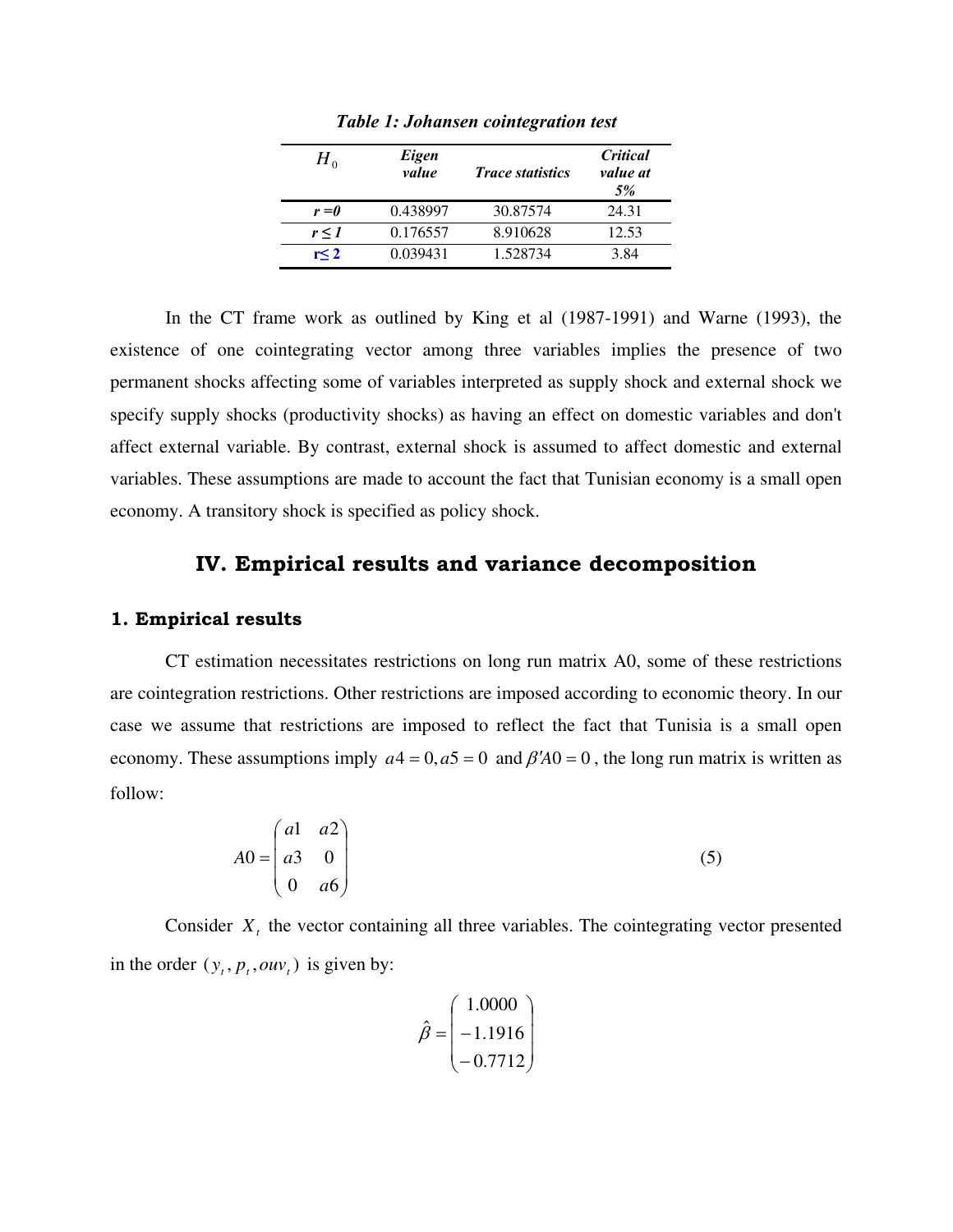Using A0 specification and Johansen cointegrating vector we can write the common trend representation<sup>7</sup> as presented bellow. The estimated coefficient of matrix A are positive and statically significant expect of response of openness ratio to supply shock. Some features can be noticed from the estimated model. Supply shock  $\hat{\tau}_s$  has a permanent effect on domestic variables. External shock  $\hat{\tau}_{\text{ext}}$  has also a permanent and positive effect on domestic and external variables. Contribution of supply shock on openness is negative but not significant.

$$
X_{t} = \begin{pmatrix} y_{0} \\ p_{0} \\ \frac{\partial w_{0}}{\partial x} \end{pmatrix} + \begin{pmatrix} 0.017882 & 0.011255 \\ (0.006255) & (0.002450) \\ 0.033065 & 0.000000 \\ (0.008573) & - \\ -0.015232 & 0.022510 \\ (0.08269) & (0.004900) \end{pmatrix} \begin{pmatrix} \hat{\tau}_{s} \\ \hat{\tau}_{ex} \end{pmatrix} + \tilde{C}(L)\hat{\epsilon}_{t}
$$
\n
$$
\begin{pmatrix} \hat{\tau}_{st} \\ \hat{\tau}_{est} \end{pmatrix} = \begin{pmatrix} 1.277532 \\ 1.565325 \end{pmatrix} + \begin{pmatrix} \hat{\tau}_{st-1} \\ \hat{\tau}_{ext} \end{pmatrix} + \hat{\varphi}_{t}
$$
\n(6)

#### **2. Variances decompositions results**

 $\overline{a}$ 

 The relative importance of macroeconomic shocks for variation in economic activity is checked by computing the forecast error variance decomposition from the CT representation. Table 2 presents the variance decomposition from the common trend representation at different time horizon for the change in GDP.

 Variance decompositions of real GDP reveal the predominance of supply and external shocks in explaining economic activity. This result is also confirmed by responses functions to shocks. Table 2 shows that contribution of supply shocks is higher than those of external shocks. Indeed, supply shock contributes from 64.1% first horizon to 71.62% for the infinite horizons to GDP fluctuation. Concerning external shock, its contribution to GDP fluctuation is as important, this contribution always remains lower than the one of the supply shocks. In particular, around 28.374% of the long run variability in real GDP is attributable to external shocks.

<sup>&</sup>lt;sup>7</sup> Estimation has been carried out using the CT Rats package of Warne and Hansen. Data and model estimation are available from the authors.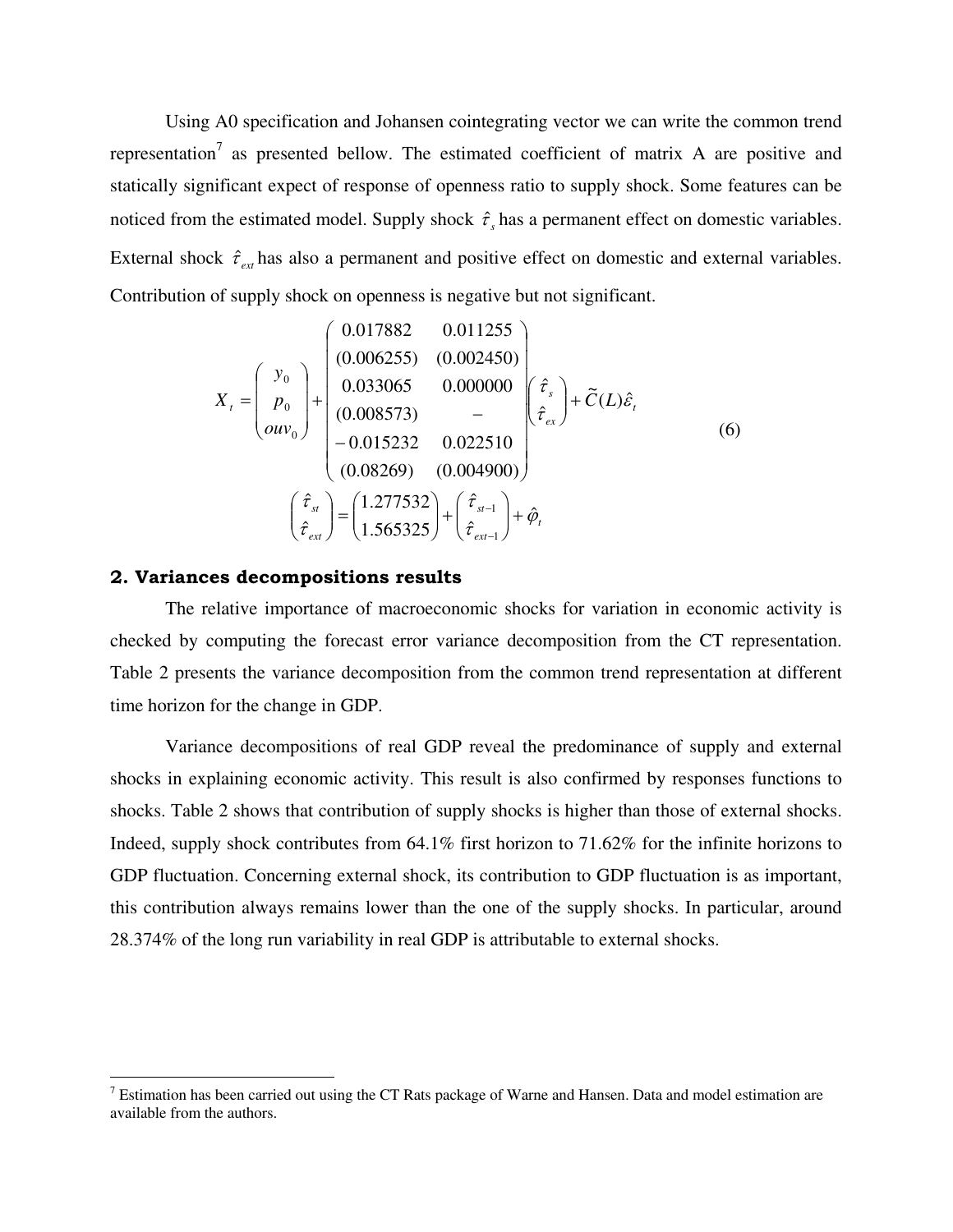| horizon                            | <b>Supply shock</b> | <b>External shock</b> |
|------------------------------------|---------------------|-----------------------|
| 1 <sup>st</sup>                    | 64.1                | 25.1                  |
| 2 <sub>nd</sub>                    | 57.7                | 21.5                  |
| $\boldsymbol{\varsigma}^\text{th}$ | 47.5                | 19.0                  |
| $10^{\text{th}}$                   | 58.7                | 25.3                  |
| ∞                                  | 71.625              | 28.374                |

*Table 2: Shocks contribution on real GDP dynamics* 

 As shown by table 3 reported in appendixes, GDP deflator dynamics is dominated by the transitory shock for short horizon. This shock is interpreted as a monetary policy shocks. The contribution of supply shock is less than  $1\%$  during the five first horizons to attend 46.2%. Contribution of external shocks is about 10% over long forecast horizons. Table 4 shows that openness degree dynamics is dominated by external and supply shocks for both short and long horizons. This dynamics is predominated in the short run by supply shock; the external shocks have a negligible effect and their effects increase in the long run. This report can be justified by the fact that Tunisia is a small open economy; it is a price taker country. The exchange of this country is constrained by the law of supply and demand.

In conclusion, our results reveal the predominance of supply shocks to economic activity fluctuations. This can be interpreted by the strong correlation of GDP to agricultural production. External shocks contribution is less than supply shock, this can be interpreted by the fact that Tunisia is a small open economy and its openness degree is relatively weak in comparison with many emergent economies.

#### **V. Conclusion**

 In this paper, we provided new evidence on the relationship between international trade and business cycle. I constructed a common trend model that was used to characterize supply and external shocks dynamics and calculate quantitative contribution of these shocks in variation of real economic activity in Tunisia. Our results show that external shocks propagate into Tunisian economic activity and play an important role to its variations. I conclude that economic fluctuations are predominated by supply shock. External shock contribution is important but it is less than supply shock.

 In general, the empirical analyses have shown that external shock has an important impact on real economic activity. Indeed, this shock propagates into Tunisian economy through trade.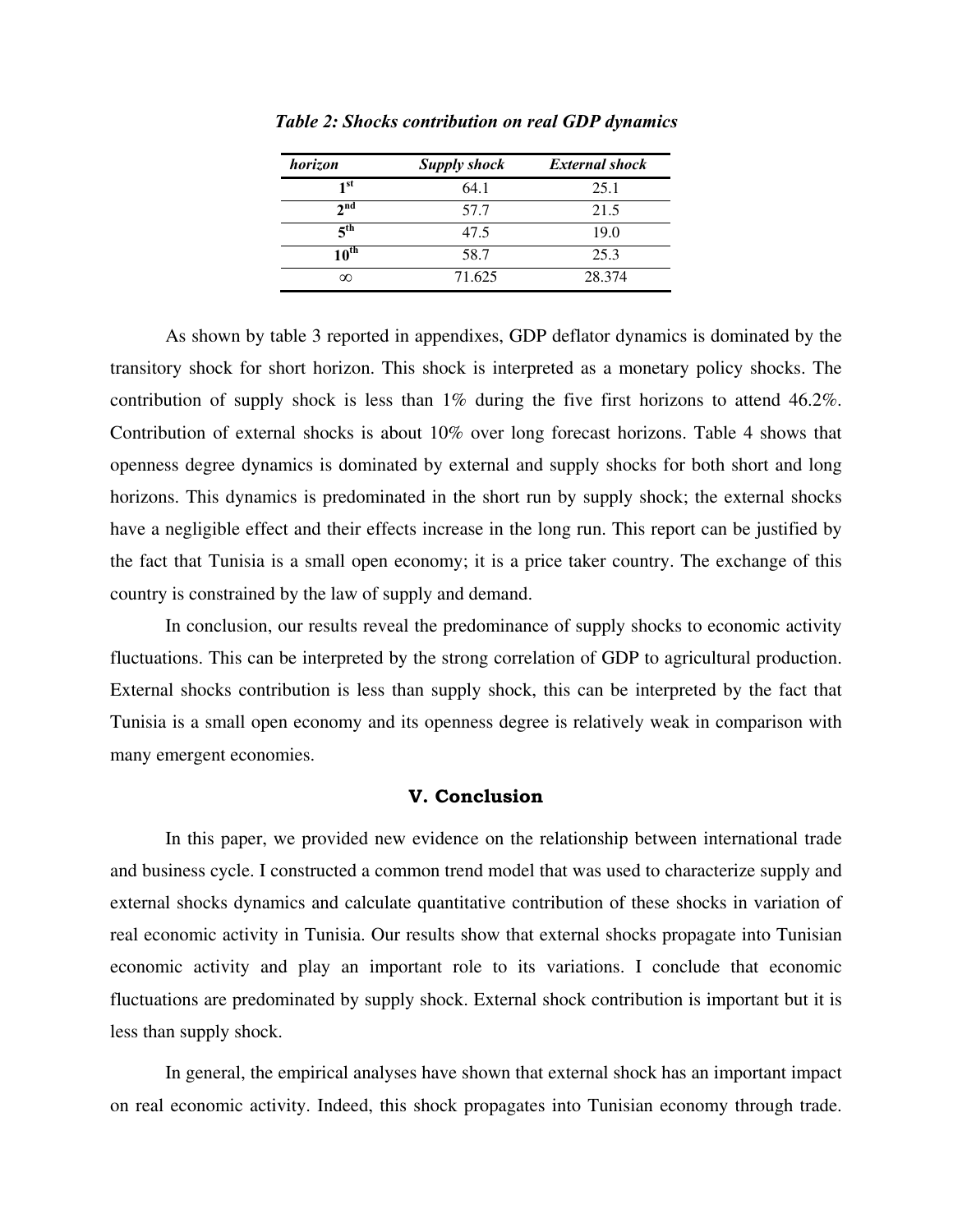We assume that this shock comes from European economies. The significant role played by external shocks in explaining economic fluctuations can be justified by the effort of Tunisia to be integrated in the world economy. The transmission of the external shocks can be done through several channels. The channel of technology is most significant as suggested by Coe and Helpman (1995). Another channel of importance is that of commercial liberalizations. Our study shows as well as the international transmission of the shocks, a long time ignored in the business cycle theory, present in our case a significant framework to explain the fluctuation.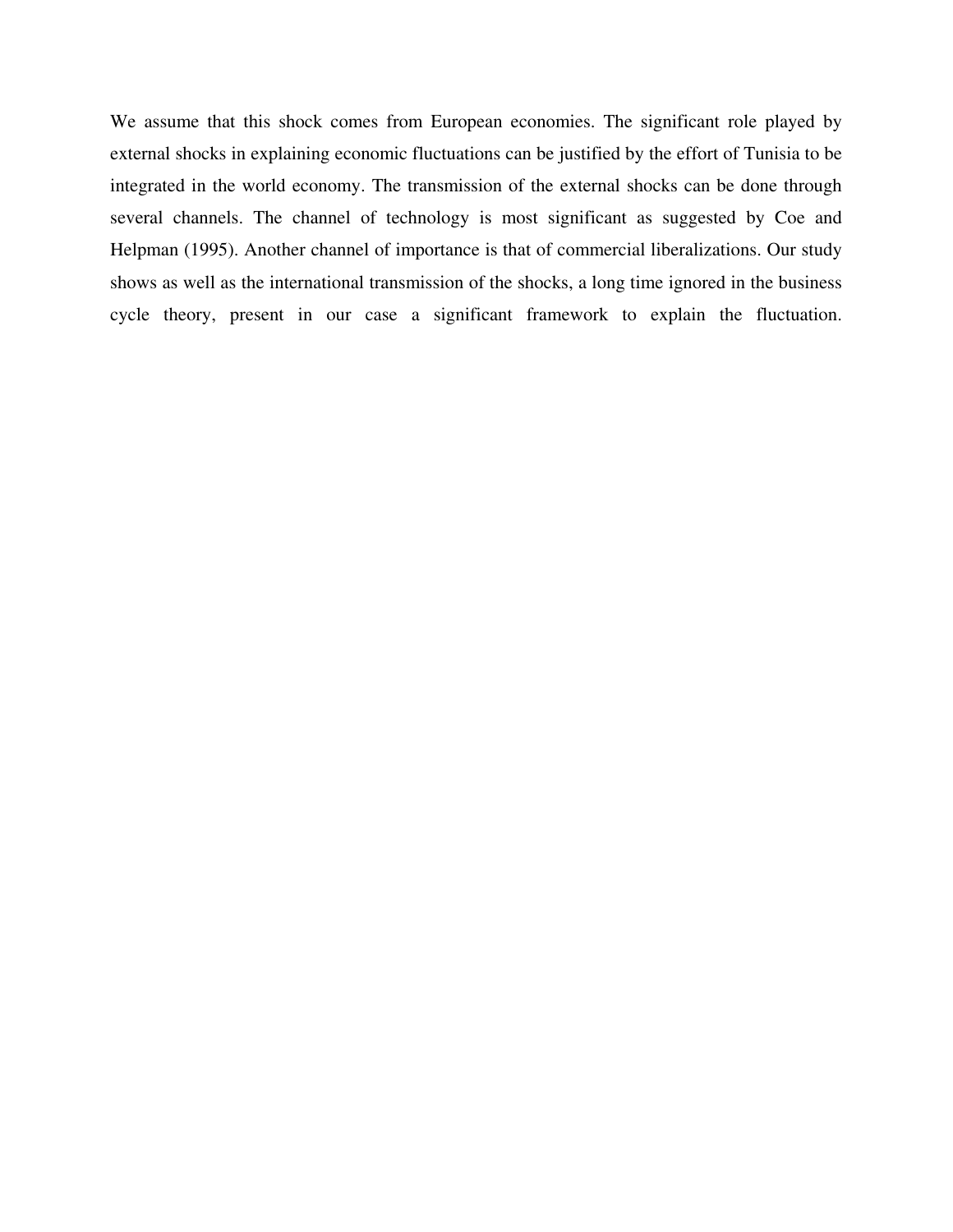# **Appendix**



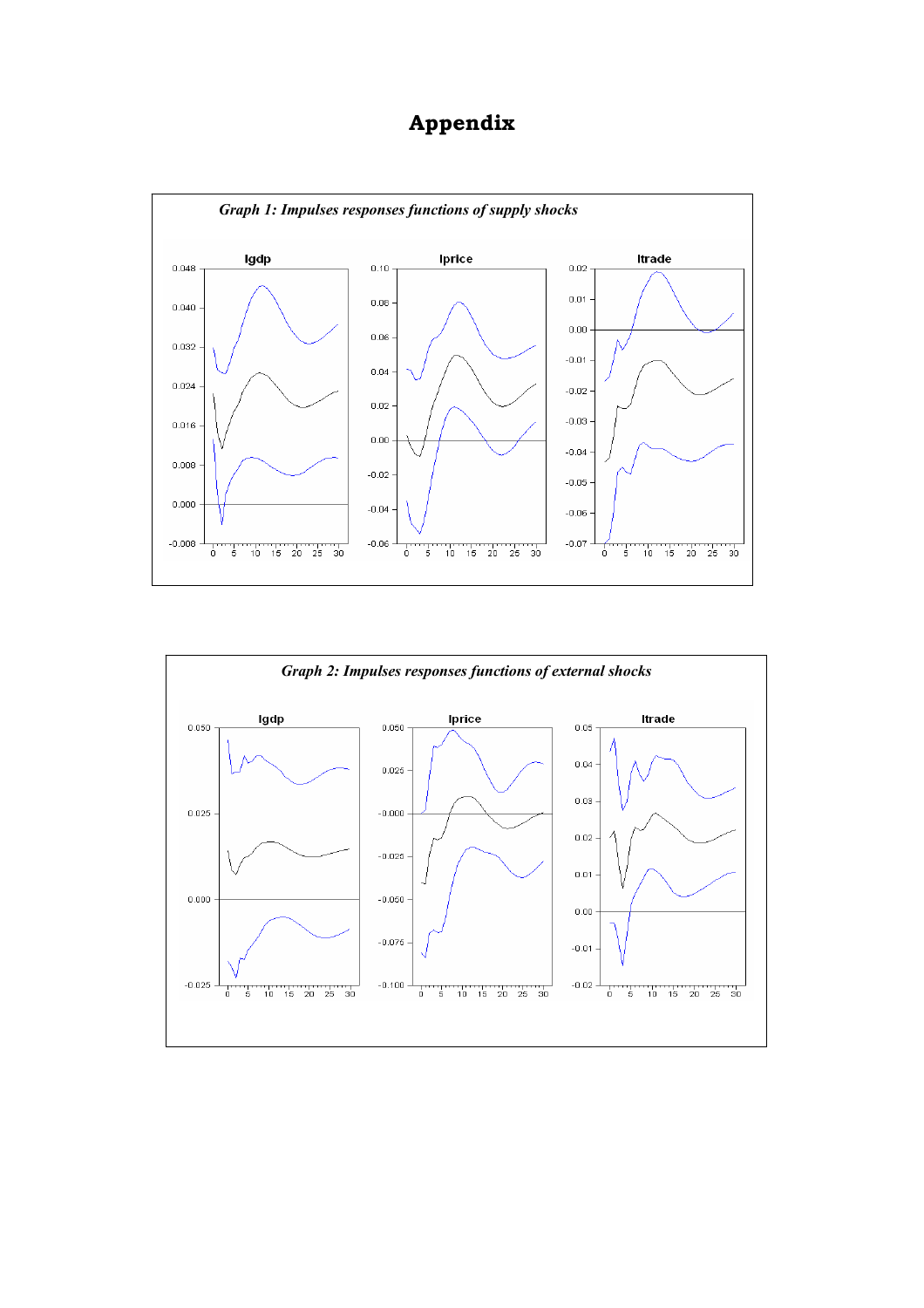

*Table 3: shocks contribution on GDP deflator dynamics* 

| horizon                              | <b>Supply shock</b> | <b>External shock</b> |
|--------------------------------------|---------------------|-----------------------|
| 1 <sup>st</sup>                      | 0.3                 | 44.4                  |
| 2 <sub>nd</sub>                      | 0.3                 | 40.4                  |
| $\boldsymbol{\varsigma}^{\text{th}}$ | 0.9                 | 21.6                  |
| $10^{\text{th}}$                     | 14.5                | 16.2                  |
| ∞                                    | 46.2                | 94                    |

*Table 4: Shocks contribution on openness degree dynamics* 

| horizon                    | <b>Supply shock</b> | <b>External shock</b> |
|----------------------------|---------------------|-----------------------|
| 1st                        | 62.8                | 13.8                  |
| $2^{\text{nd}}$            | 66.8                | 16.5                  |
| $\overline{5}^{\text{th}}$ | 61.5                | 12.8                  |
| $10^{\text{th}}$           | 51.6                | 28.0                  |
| ∞                          | 31.4065             | 68.5935               |